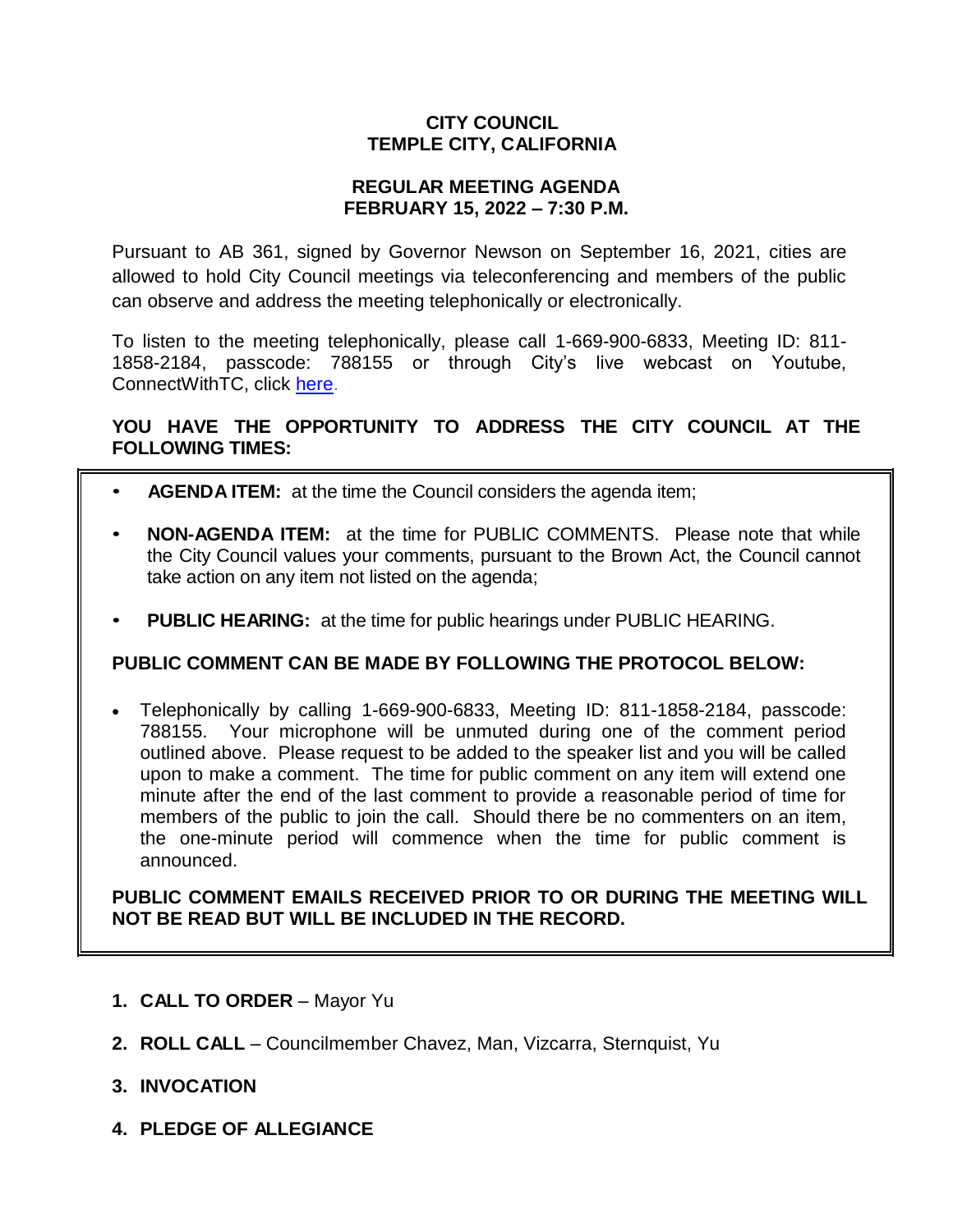# **5. CEREMONIAL MATTERS – PRESENTATIONS**

### A. CHAMBER OF COMMERCE QUARTERLY UPDATE

### **6. PUBLIC COMMENTS ON ITEMS NOT LISTED ON THE AGENDA**

The City Council will now hear public comments regarding items **not listed** on the agenda. The procedure to address the City Council is highlighted on the first page of this agenda. The City Council will close this public comment period 1 minute after the last speaker, but in no event will this public comment period exceed 30 minutes total. There is a second public comment period at the end of the meeting.

#### **7. CONSENT CALENDAR**

All Consent Calendar items may be approved in a single motion as recommended unless removed for further discussion. If members of the City Council or persons in the audience wish to discuss any matters listed on the Consent Calendar, please address them at this time.

Recommendation: Approve Items A through F per recommendations.

#### A. APPROVAL OF MINUTES

The City Council is requested to review and approve:

- 1. The Minutes of the Special [City Council Meeting of January](https://www.ci.temple-city.ca.us/DocumentCenter/View/17455/7A-1_CCM---2022-01-26-Sheriffs-Monthly) 26, 2022;
- 2. [The Minutes of the Special City Council Meeting of February 1, 2022;](https://www.ci.temple-city.ca.us/DocumentCenter/View/17456/7A-2_CCM---2022-02-01-Special)
- 3. [The Minutes of the Regular City Council Meeting of February 1, 2022;](https://www.ci.temple-city.ca.us/DocumentCenter/View/17457/7A-3_CCM---2022-02-01) and
- 4. [The Minutes of the Special City Council](https://www.ci.temple-city.ca.us/DocumentCenter/View/17458/7A-4_CCM---2022-02-08-Special) Meeting of February 8, 2022.

Recommendation: Approve.

#### B. [PLANNING COMMISSION ACTIONS](https://www.ci.temple-city.ca.us/DocumentCenter/View/17459/7B_Planning-Commission-Actions_2022-01-25https:/www.ci.temple-city.ca.us/DocumentCenter/View/17459/7B_Planning-Commission-Actions_2022-01-25)

The City Council is requested to receive and file the actions of the Planning Commission Regular Meeting of January 25, 2022.

Recommendation: Receive and file.

## C. [AFFIRMATION OF CITY COUNCIL 2022 REORGANIZATION DATE](https://www.ci.temple-city.ca.us/DocumentCenter/View/17460/7C_Affirmation-of-City--Council-2019-Reorganization-Date-2022_Staff-Report)

The City Council is requested to affirm the date for the 2022 Council Reorganization per City's Charter, Article VI, Section 601.

Recommendation: Affirm March 15, 2022 as the date of City Council Reorganization.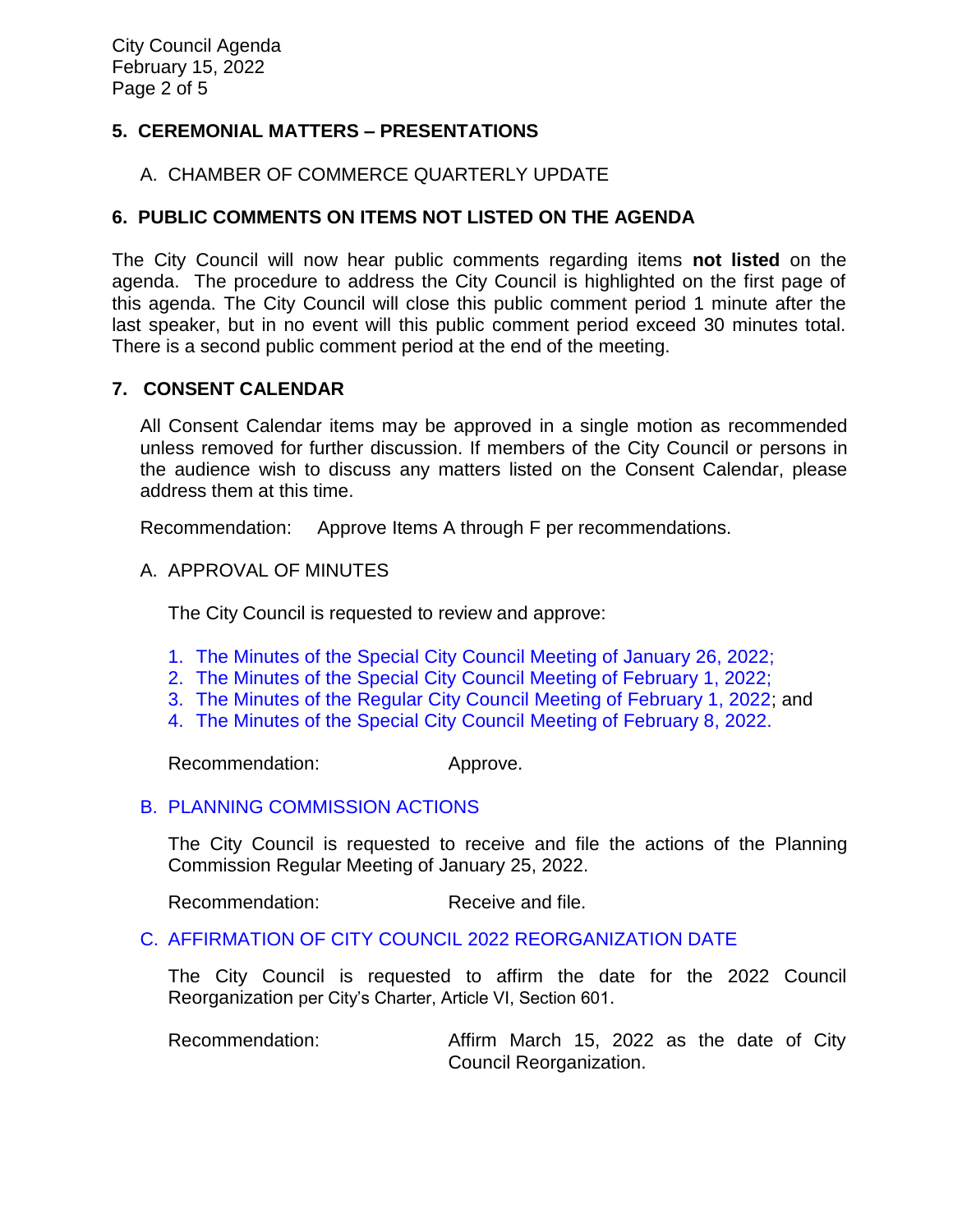## D. [AUDIT REPORTS FOR PROPOSITION A, PROPOSITION C, MEASURE R,](https://www.ci.temple-city.ca.us/DocumentCenter/View/17461/7D_FY21-Annual-Financial-Report-for-MTA-Funds-2-15-22_w-attachment)  [MEASURE M AND TRANSPORTATION DEVELOPMENT ACT ARTICLE 3 FOR](https://www.ci.temple-city.ca.us/DocumentCenter/View/17461/7D_FY21-Annual-Financial-Report-for-MTA-Funds-2-15-22_w-attachment)  [FISCAL YEAR \(FY\) 2020-21](https://www.ci.temple-city.ca.us/DocumentCenter/View/17461/7D_FY21-Annual-Financial-Report-for-MTA-Funds-2-15-22_w-attachment)

The City is in compliance with requirements of the Los Angeles County Metropolitan Transportation Authority's (LACMTA) Funding Allocation Guidelines. The City Council is requested to receive and file the City's audit reports.

Recommendation: Receive and file FY 2020-21 Proposition A, Proposition C, Measure R, and Measure M and Transportation Development Act Article 3 Audit Reports.

# E. [VISA CARD REPORT](https://www.ci.temple-city.ca.us/DocumentCenter/View/17462/7E_Visa-Card-Report)

The City Council is requested to review, receive and file the Visa Card Report.

Recommendation: Receive and file.

#### F. [ADOPTION OF RESOLUTION NO. 22-5582 APPROVING PAYMENT OF BILLS](https://www.ci.temple-city.ca.us/DocumentCenter/View/17463/7F_CC-Warrant_Reso-No-22-5582_2022-02-15)  [FOR FISCAL YEAR 2021-22](https://www.ci.temple-city.ca.us/DocumentCenter/View/17463/7F_CC-Warrant_Reso-No-22-5582_2022-02-15)

The City Council is requested to adopt Resolution No. 22-5582 authorizing the payment of bills.

Recommendation: Adopt Resolution No. 22-5582

## **8. PUBLIC HEARING** – None

#### **9. UNFINISHED BUSINESS**

## A. [DISCUSSION ON CAMPAIGN CONTRIBUTION LIMITS AND REGULATIONS](https://www.ci.temple-city.ca.us/DocumentCenter/View/17464/9A_Campaign-Contribution-Limit_Staff-Report_v4)

City Council is request to discuss the proposed ordinance establishing City's campaign contribution limit and consider the option to add other provisions to the ordinance.

Presentation: City Clerk

Recommendation: Hold a discussion to provide staff with the contribution limit amount and rate of annual adjustment for contribution limits, and consider other provisions to be included in the ordinance.

## **10. NEW BUSINESS**

A. [COMMUNITY DEVELOPMENT DEPARTMENT ANNUAL REPORT \(2021](https://www.ci.temple-city.ca.us/DocumentCenter/View/17465/10A_CDD-Annual-Report---2021-CY---Staff-Report-sr-edits_v2)  [CALENDAR YEAR\)](https://www.ci.temple-city.ca.us/DocumentCenter/View/17465/10A_CDD-Annual-Report---2021-CY---Staff-Report-sr-edits_v2)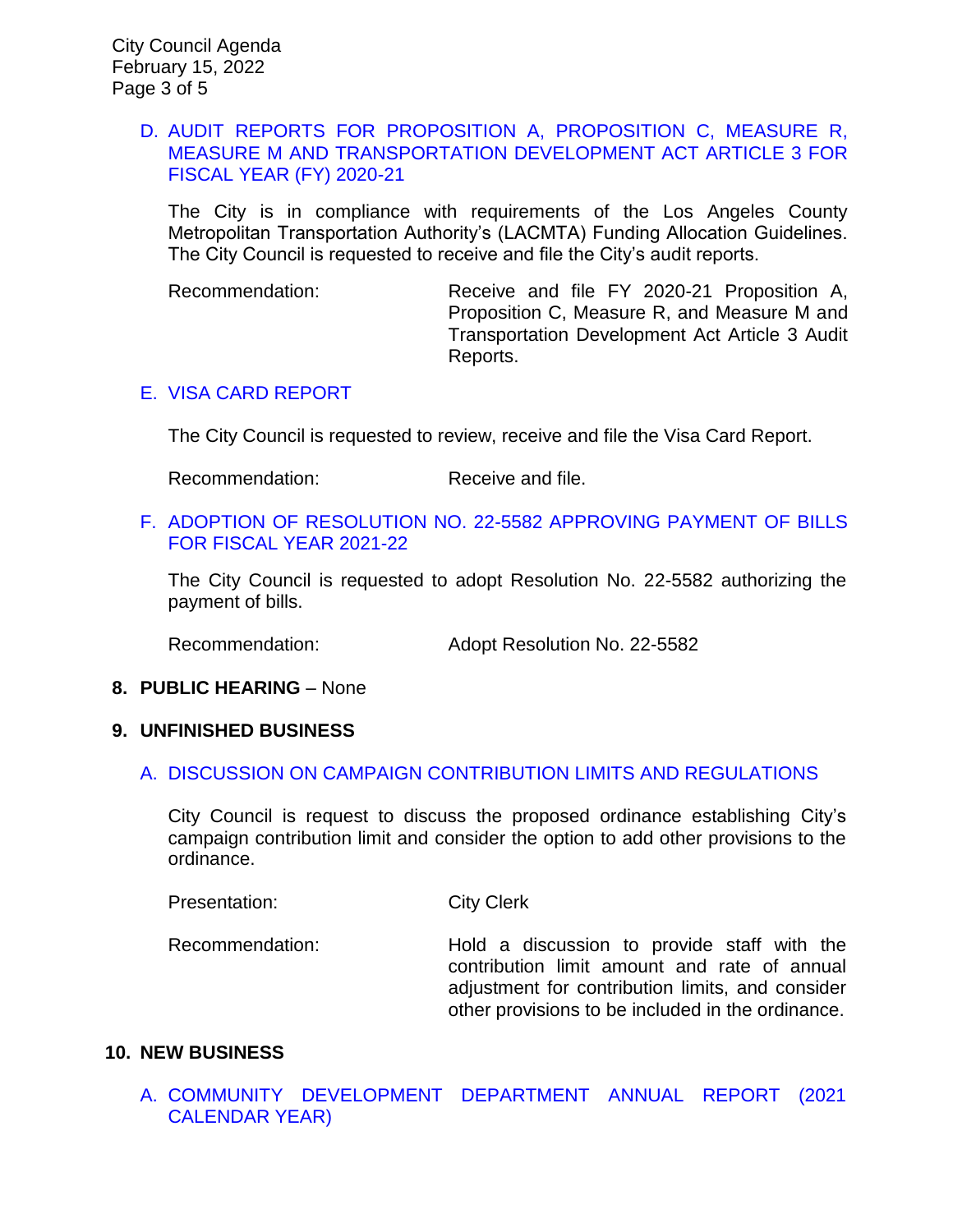City Council Agenda February 15, 2022 Page 4 of 5

> The City Council is requested to review and receive the Community Development Department 2021 Annual Report.

Presentation: Community Development Director

Recommendation: Receive and file.

### **11. UPDATE FROM CITY MANAGER**

### **12. UPDATE FROM CITY ATTORNEY**

## **13. COUNCIL REPORTS REGARDING AD HOC OR STANDING COMMITTEE MEETINGS**

- A. SCHOOL DISTRICT/CITY STANDING COMMITTEE (Councilmember Man and Councilmember Chavez) – Formed 1/3/2012
- B. LAS TUNAS DOWNTOWN REVITALIZATION STANDING COMMITTEE (Councilmember Chavez and Mayor Yu) – Formed 2/18/2014
- C. FUTURE DEVELOPMENT OF CITY PROPERTIES STANDING COMMITTEE (Mayor Yu and Councilmember Man) – Formed 2/18/2014
- D. AUDIT STANDING COMMITTEE (Councilmember Chavez and Mayor Yu) – Formed 7/15/2014
- E. FACILITIES, PUBLIC WORKS, AND INFRASTRUCTURE STANDING **COMMITTEE** (Mayor Yu and Councilmember Man) – Formed 4/4/2017
- F. PRIMROSE PARK ART ELEMENT AD HOC (Councilmember Vizcarra and Mayor Yu) – Formed 5/19/20
- G. CITY BASED HOMELESS PLAN STANDING COMMITTEE (Councilmember Vizcarra and Mayor Pro Tem Sternquist) – Formed 3/16/21

# **14. COUNCIL ITEMS SEPARATE FROM THE CITY MANAGER'S REGULAR AGENDA**

- A. COUNCILMEMBER CHAVEZ
- B. COUNCILMEMBER MAN
- C. COUNCILMEMBER VIZCARRA
- D. MAYOR PRO TEM STERNQUIST
- E. MAYOR YU